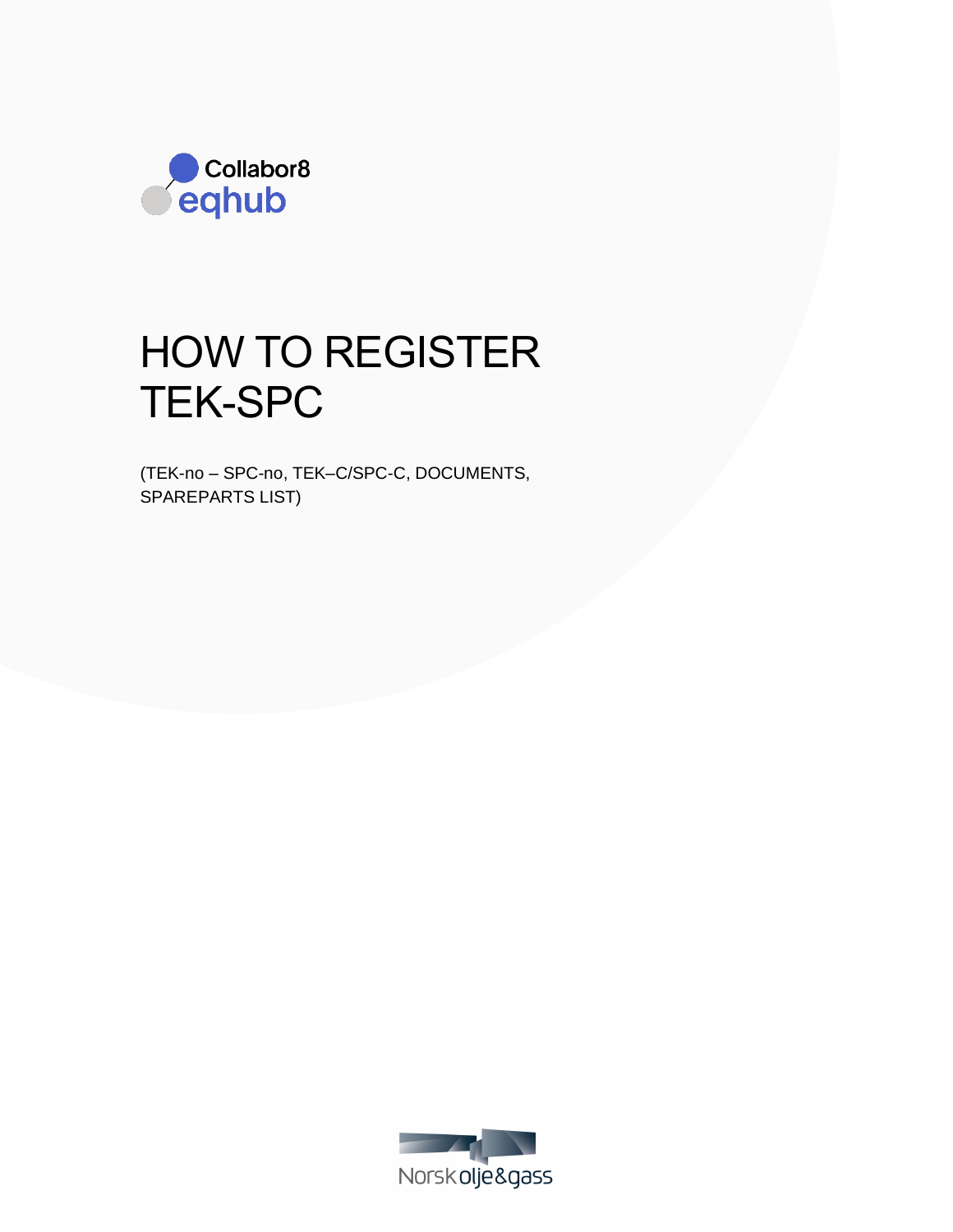

# **Contents**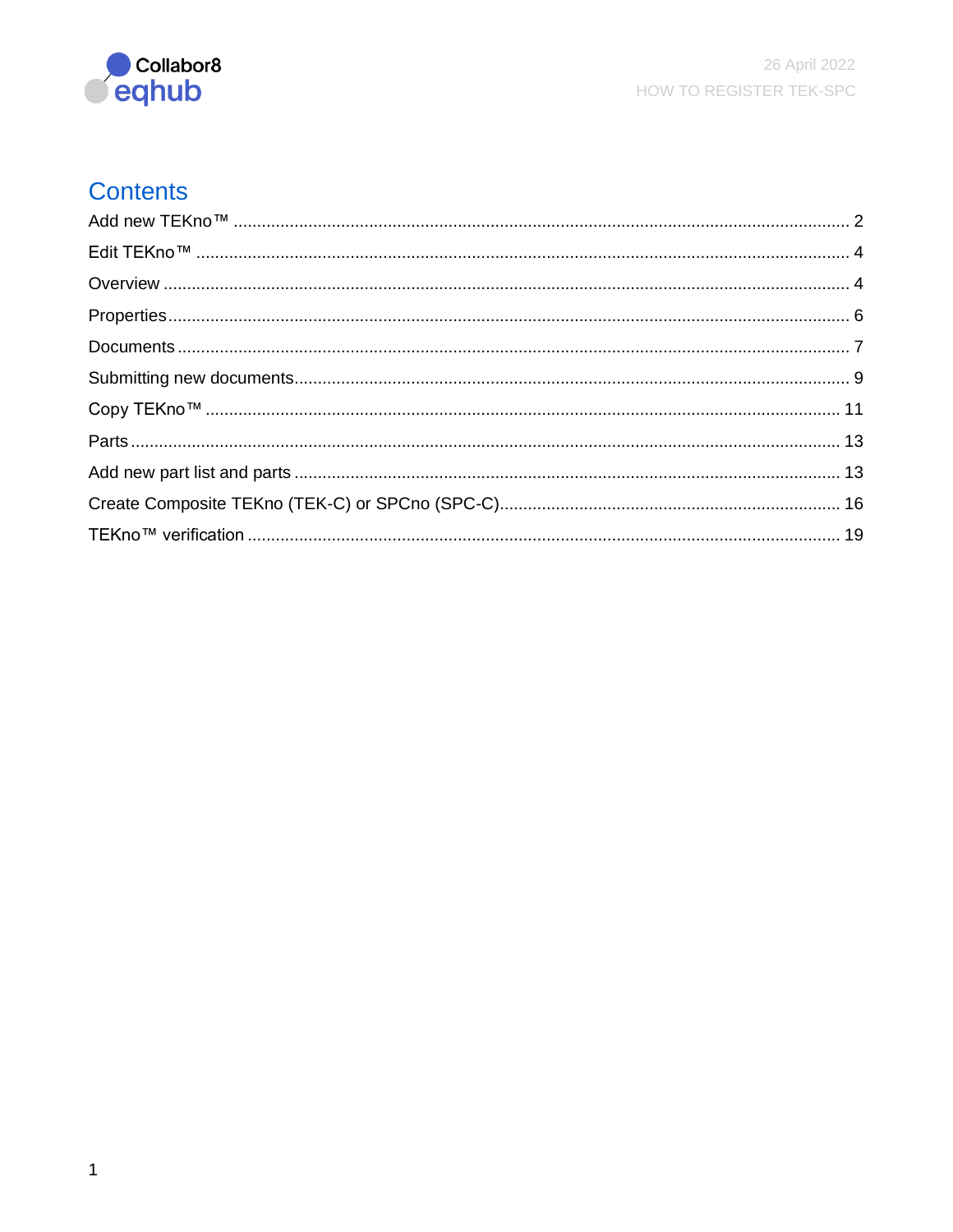

## <span id="page-2-0"></span>Add new TEKno™

If the specific part number is not found, the user can create a new TEKno™.

- 1. Click the **Create new TEKno™** button, located in the bottom right corner on the TEKno™ search page.
- 2. On the New TEKno™ page, start by selecting the equipment type:

**Standard** – will create a unique TEKno reference

Special – will create a unique SPCno<sup>™</sup> reference. Definition and use of Special will be dependent on hub specific rules. For Specials, access classification must be defined, "Unrestricted" is the default value. The use of "Restricted" access will be defined by hub specific rules. In general, the Information Owner is typically the asset owner and Additional access can be used to specify multiple other companies. Only users associated to the specified companies for Information Owner or Additional access will be able to access this particular SPCnoTM. Note that any restricted documents linked to this Special will have their own restricted access definition as well.

| Access editor            |                                                                                                            |                                                                                |  |
|--------------------------|------------------------------------------------------------------------------------------------------------|--------------------------------------------------------------------------------|--|
| Access classification: O |                                                                                                            |                                                                                |  |
| Information owner: O     |                                                                                                            | $x -$                                                                          |  |
| Additional access: 0     |                                                                                                            |                                                                                |  |
|                          |                                                                                                            |                                                                                |  |
|                          |                                                                                                            |                                                                                |  |
|                          |                                                                                                            |                                                                                |  |
|                          | Grant permission to users from these entities:<br>SC Test Package Supplier 1 X<br>SC Test Manufacturer 1 X | Unrestricted <i>Restricted</i><br>SC Test Operator 1<br>SC Test Manufacturer 1 |  |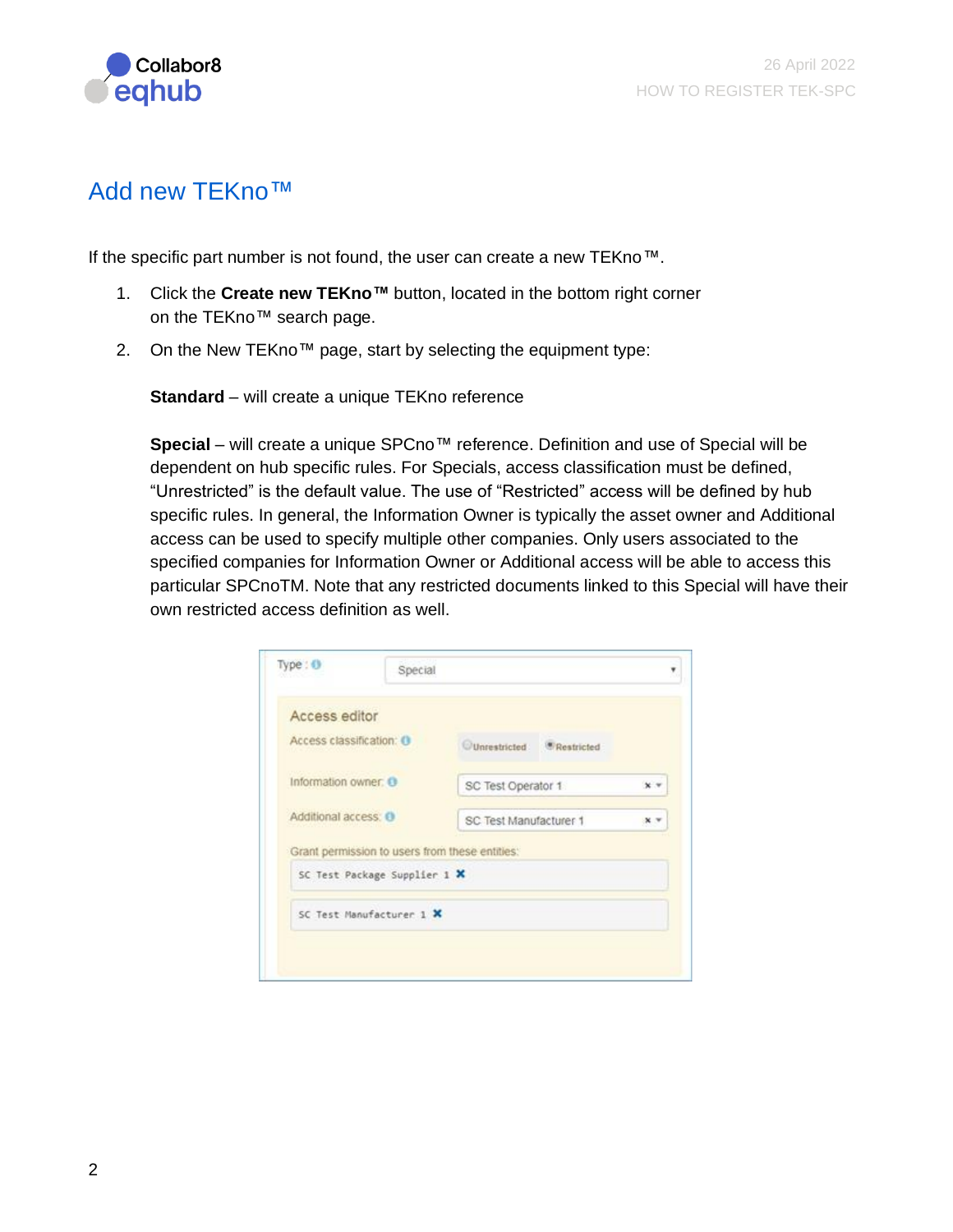

- 3. Continue by filling in Manufacturer and Part no. If the part number has a model family, please also fill in the Model field.
- 4. Select class by using the dropdown box, or start typing parts of the class to get a list of suggested classes.

| Class:               | Dete                   |                          |
|----------------------|------------------------|--------------------------|
|                      | Detector, Flame - Info | $\overline{\phantom{a}}$ |
| <b>Create new TI</b> | Detector, Gas - Info   | Ξ                        |
|                      | Detector, Heat - Info  |                          |
|                      | Detector, Pig - Info   |                          |
|                      | Detector, Smoke - Info | ÷                        |

5. Upload an image by using the upload control on the right-hand side of the form. Use the **Browse** button to select a file, and then use the **Upload file** button to upload the file to EqHub.

**Check carefully that manufacturer and part number is correct before a new TEKno™ is created. Once a new TEKno™ is created the part number and manufacturer cannot be changed!**

Model, description, and equipment class will still be possible to edit.

Click the **Create new TEKno™** button in lower left corner to save the new TEKno™. The TEKno™ is created and the **Edit TEKno™** page will open.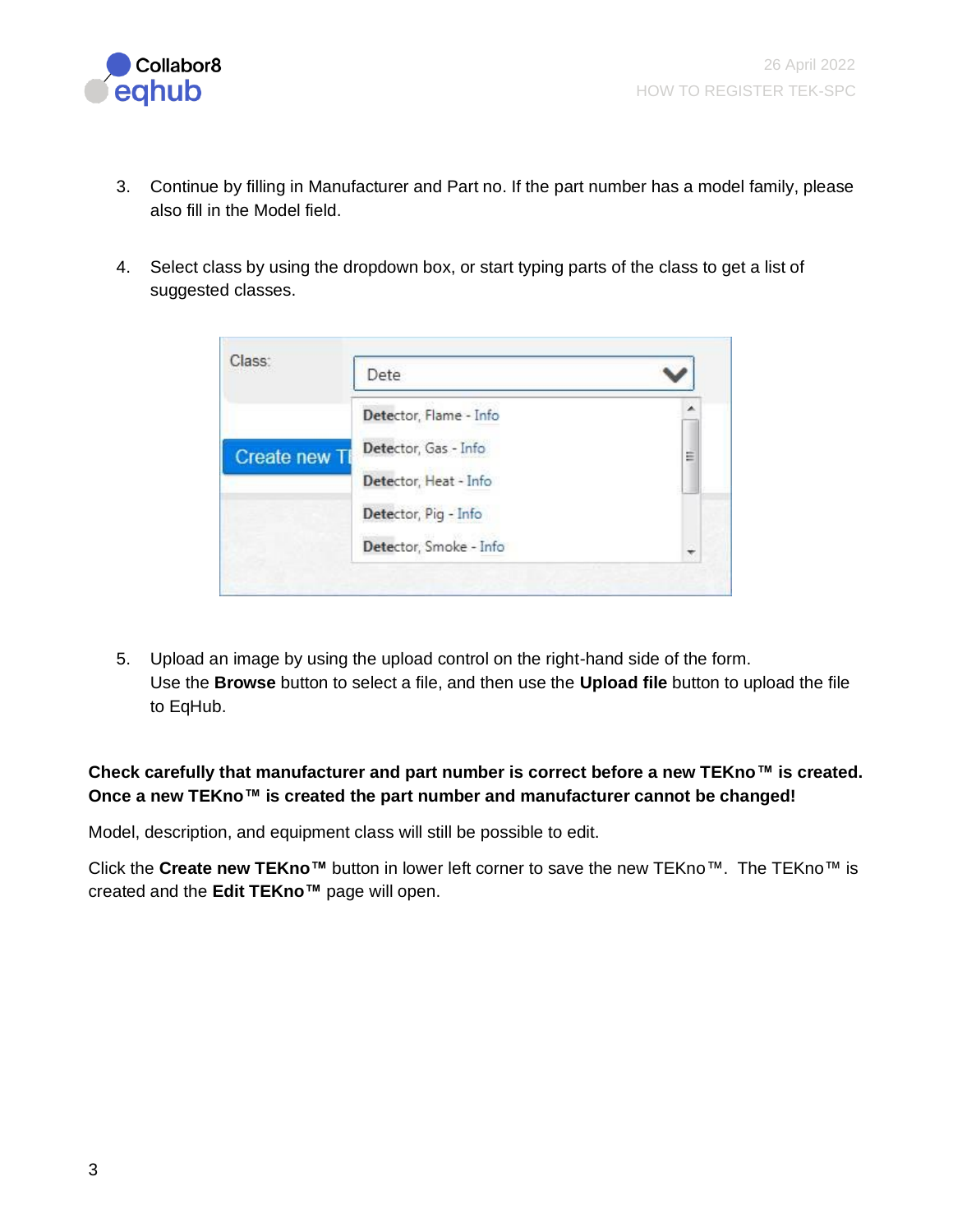

# <span id="page-4-0"></span>Edit TEKno™

To be able to edit, the TEKno™ must first be activated in EqHub.

Please note that if a TEKno™ has status Approved, you can still edit the information. However, to make the new or updated information available for others, the TEKno™ needs to be verified and obtain Approved status to become the current revision.

## <span id="page-4-1"></span>**Overview**

Open TEKno™ details from the search result list.

Click the **Edit TEKno™** button in lower left corner to enable Edit Mode.

Note!

Important: Part number or manufacturer cannot be changed. If any of these are incorrect, a new TEKno must be created and the incorrect must be deactivated.

• Model. Type model name, if applicable. When you start typing a model name, the system will automatically provide you with a selection of available models based on the user input

| Model: O | AS      |  |
|----------|---------|--|
|          | AS100   |  |
| Note: O  | AS200   |  |
|          | AS25    |  |
|          | Flashni |  |
|          |         |  |

- Description. Free text field.
- Class. Select equipment class from the dropdown menu, or start typing a class and the system will automatically provide you with a selection of available classes based on the user input.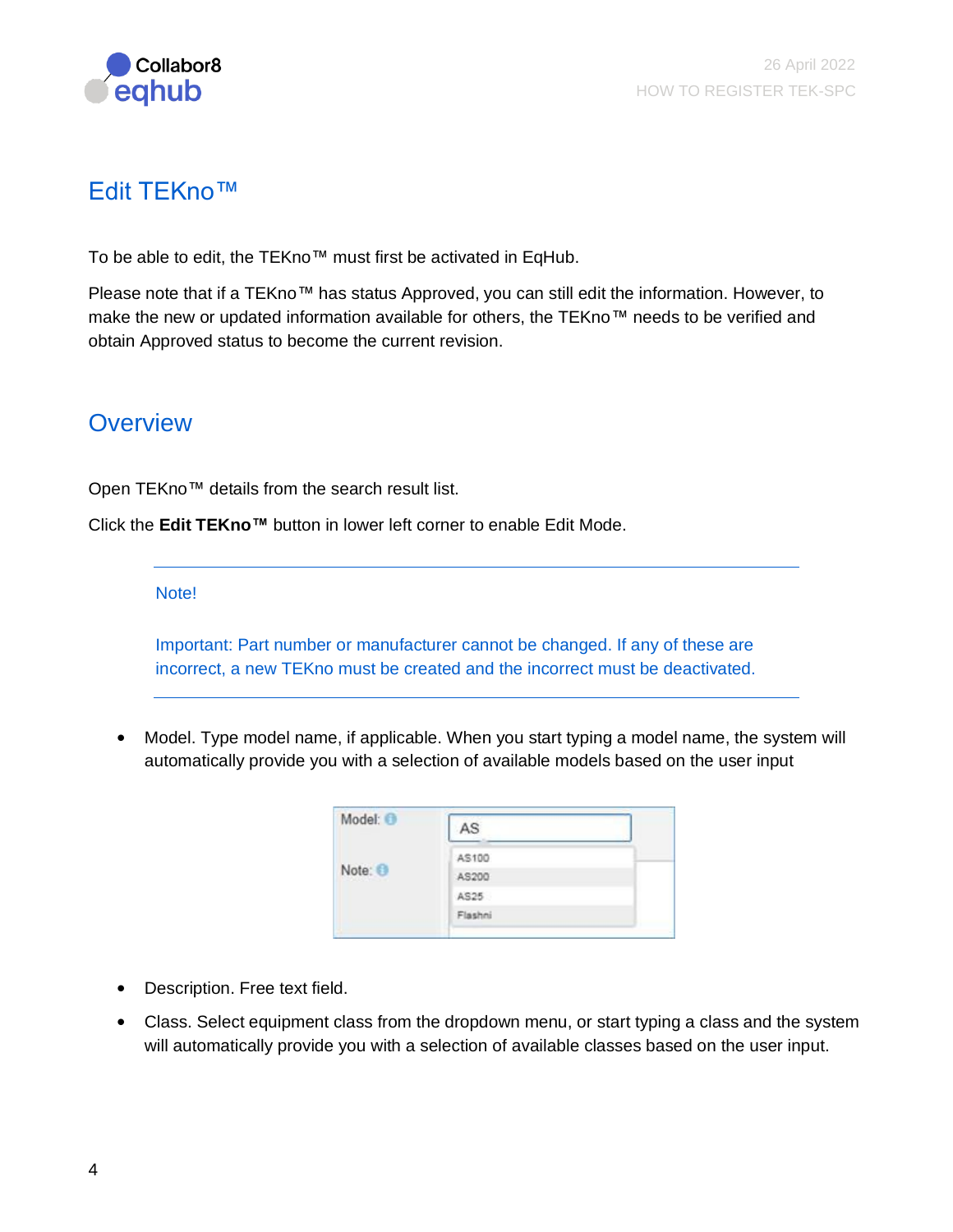

- Upload Image. Upload an image by using the upload control on the right-hand side of the form. Use the **Browse** button to select a file, and then use the **Upload file** button to upload the file to EqHub.
- Add to My TEKno™. Use this function to add TEKno™ to the users My TEKno™ list. (See My TEKno™ chapter for details.)
- Always remember to save changes, by using the **Save** button at the bottom of the page.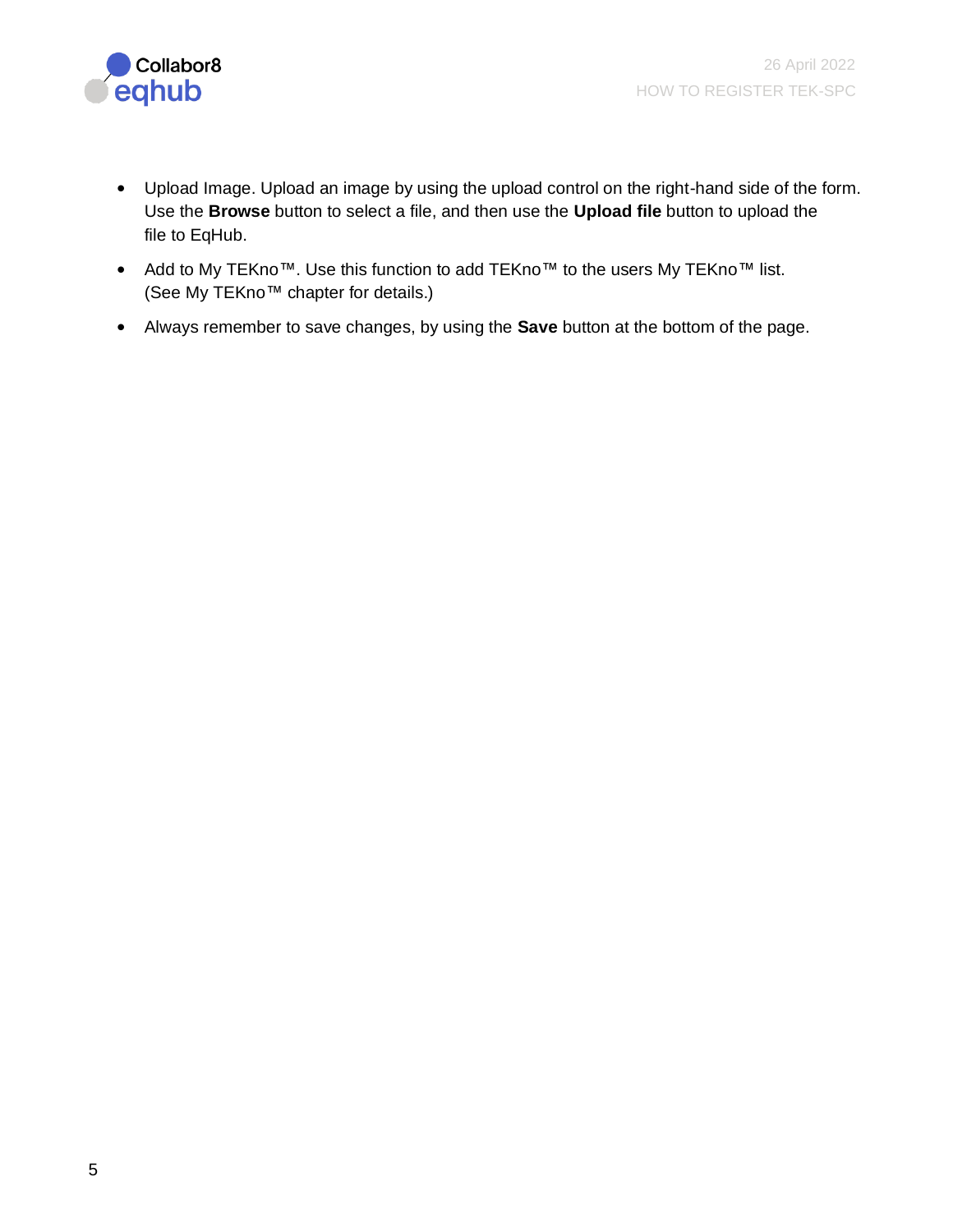

# <span id="page-6-0"></span>**Properties**

Navigate to the **Properties** tab to fill in properties for the current product / part number.

The selected class will determine available properties for the part number.

Properties guidelines are available by hovering the mouse pointer over the  $\bullet$  icon.

| Constitute Properties                                                                                                     | <b>Ducuments</b> Verification |        |
|---------------------------------------------------------------------------------------------------------------------------|-------------------------------|--------|
| TEIC 00106178<br>TEKno <sup>m</sup> t                                                                                     |                               | $-a$ . |
| CTOELLAGONO<br><b>PartMen</b>                                                                                             |                               |        |
| Manufacturers FISHER CONTROLS                                                                                             |                               |        |
|                                                                                                                           |                               |        |
| C Go back                                                                                                                 |                               |        |
| Body & Trim Design                                                                                                        |                               |        |
|                                                                                                                           |                               |        |
| pecifies the type of plug installed as the<br>÷,<br>Row control member in the valve.                                      | ÷                             |        |
|                                                                                                                           | ٧<br>$1$ digital $x$ .        |        |
|                                                                                                                           |                               |        |
| If you a body pattern type                                                                                                | $\checkmark$<br>$-$ home $-$  |        |
|                                                                                                                           | ×<br>$+3000 +$                |        |
|                                                                                                                           | $\checkmark$<br>$+$ movie $-$ |        |
|                                                                                                                           | $\checkmark$<br>$+10000 +$    |        |
|                                                                                                                           |                               |        |
|                                                                                                                           |                               |        |
|                                                                                                                           |                               |        |
|                                                                                                                           | Value                         |        |
| 1/2<br>(I) Valve operator<br>(I) Value bore<br>O Bonnet type<br><b>Dimensions and Weight</b><br>Code<br>O Insteredimenses | chone. M.                     |        |

The following field types are available for entering properties:

- Drop down boxes with predefined values
- Ranges
- Free text boxes that will provide the user with a selection of available values when the user start typing % or  $*$  can be used as wildcard. Type \*\*\* to show entire list of available values.
- Numerical with UOM
- **Always remember to save changes by using the Save button at the bottom of the page.**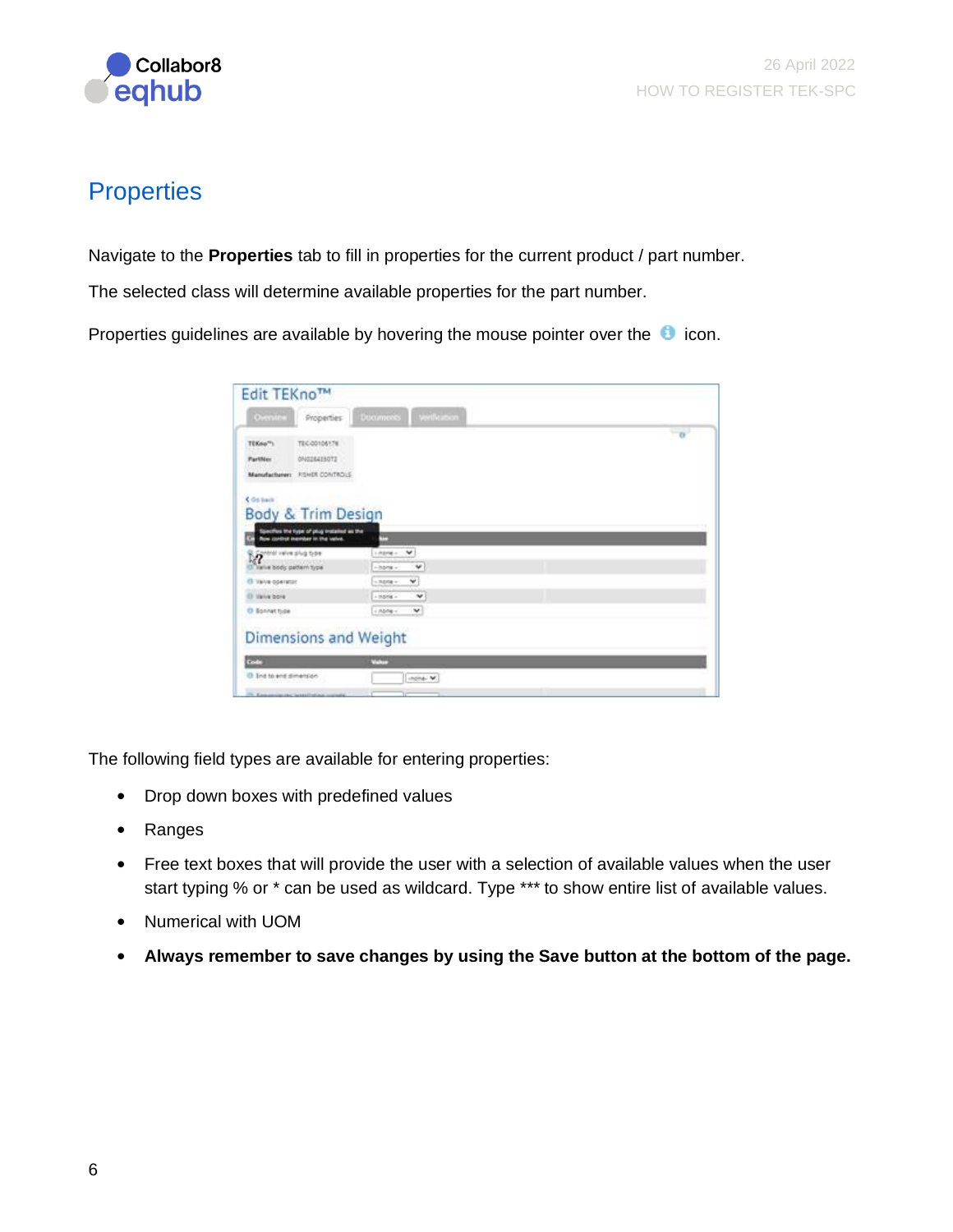

## <span id="page-7-0"></span>**Documents**

Navigate to the **Documents** tab to view and link in documents.

- All documents connected to the current TEKno™ will be shown in the Documents list.
- The selected class will determine which document categories that are required for the equipment.
- The 'Unused Document Categories' in the upper right corner lists document categories missing or not yet connected for the TEKno.
- Find existing documents to attach to the TEKno™ by using the search fields
- Search by filling in a single field or use a combination of fields provided in the search area.

| Search values  |                              |  |
|----------------|------------------------------|--|
| Title          |                              |  |
| Category:      | EC Declaration of Conformity |  |
|                | Show all documents 0         |  |
| Doc. no.:      |                              |  |
| Submit date: 0 |                              |  |
| Manufacturer:  | <b>FISHER CONTROLS</b>       |  |

To add documents to the current TEKno™, check the box on the right next to the document in the search result list, and click **Add selected to TEKno™.**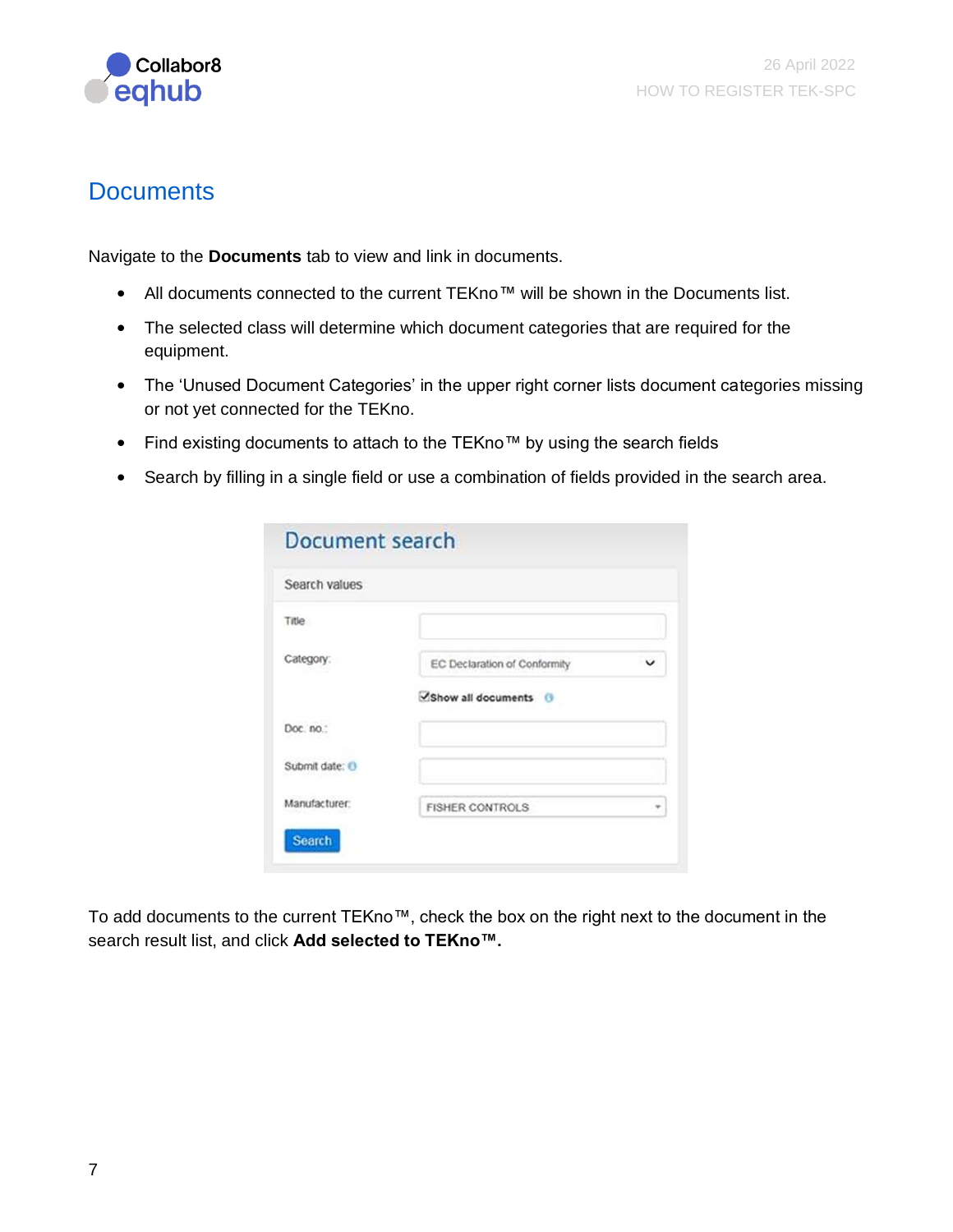



|           | <b>Title</b>                                                                                | Doc. no. | Rev.<br>No. | Rev. date Category Status date |       | <b>Submit</b>          | Details View   |   |
|-----------|---------------------------------------------------------------------------------------------|----------|-------------|--------------------------------|-------|------------------------|----------------|---|
|           | Product Bulletin - Fisher 846 Electro-Pneumatic Transducer, April D102127X012<br>2020<br>١Ķ |          |             | 01.04.2020 Data                | sheet | Active 25.10.2021      | ₿              | 人 |
|           | Control valve hudraulic/pneumatic actuator                                                  |          | z           | 13.12.2001 Data                | sheet | Active 06.03.2003      | B <sub>2</sub> | 人 |
|           | Instrument datasheet                                                                        |          | z           | 13.12.2001 Data                | sheet | Active 06.03.2003      |                | 스 |
|           |                                                                                             |          |             |                                |       |                        |                |   |
|           |                                                                                             |          |             |                                |       | Add selected to TEKno™ |                |   |
| ₹ Go back |                                                                                             |          |             |                                |       |                        |                |   |

**For a full overview of all documents related functionality, please see next chapter (Submitting new documents)**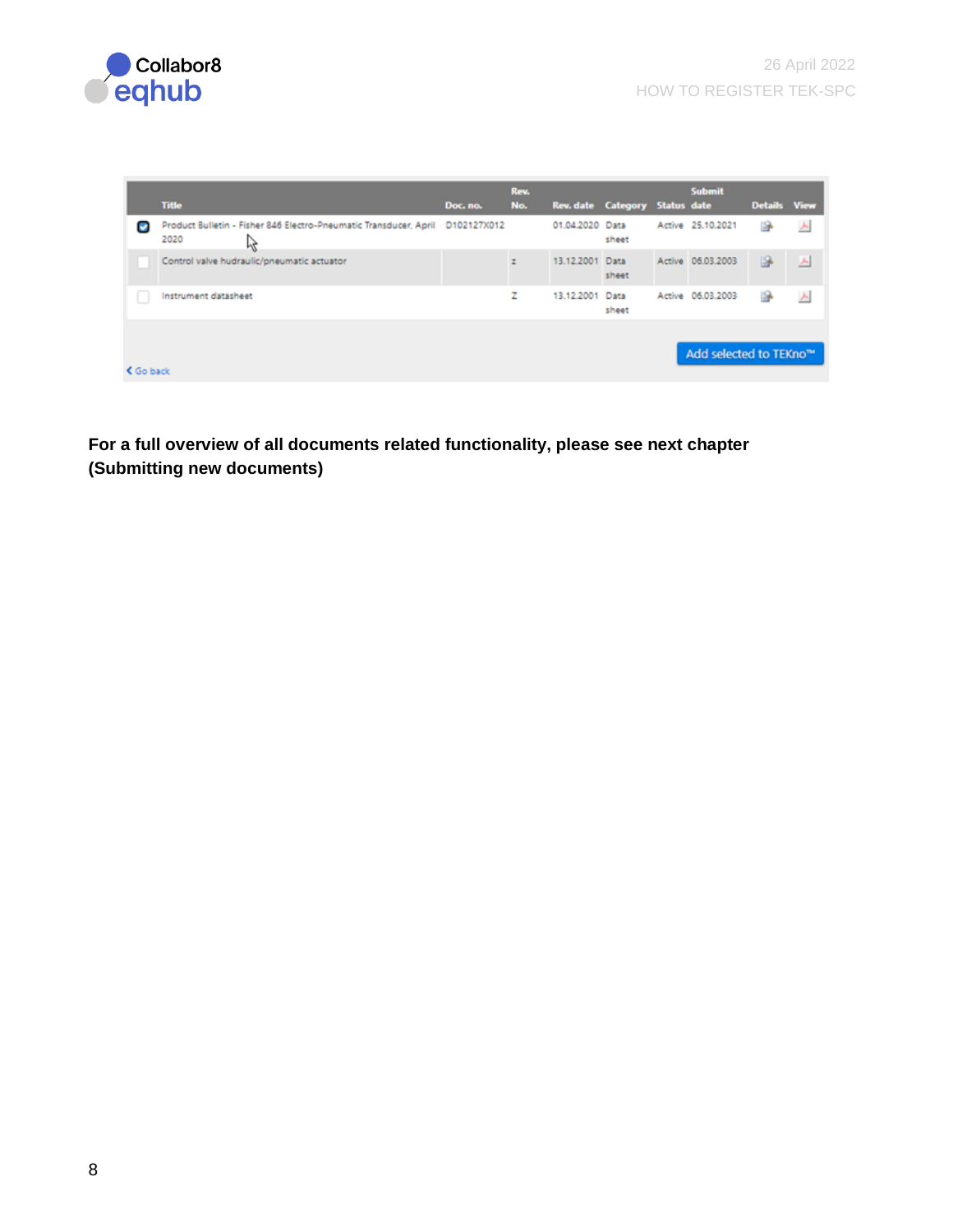

## <span id="page-9-0"></span>Submitting new documents

Use the "Upload new Documents" in "Edit TEKno" or navigate to **Documents** in main menu.

The documents can be uploaded using the "Choose file" button or the drag and drop functionality.

| e<br>13D                                                                              |
|---------------------------------------------------------------------------------------|
| Note that you can drag & drop files<br>onto the Choose Files button to upload<br>them |
|                                                                                       |

When several files are uploaded, they are placed in a grid and the user can select each on to edit the information.

|                        | Document editor                                                    | File 10 pdf                                      |                   | Category: (") @ |                                                                                                                                                                                                                             | Search categories. |
|------------------------|--------------------------------------------------------------------|--------------------------------------------------|-------------------|-----------------|-----------------------------------------------------------------------------------------------------------------------------------------------------------------------------------------------------------------------------|--------------------|
| Title: (*)<br>Doc.no.0 | Revision no.: 0<br>Revision date: O                                |                                                  |                   |                 | Commissioning outline procedure<br>Corrosion/cathodic protection<br>design rep.<br>Design report<br>Detail/Cross-sectional Drawings<br>w/Parts Lists<br>Dispatch dossier<br>EC Declaration of Conformity.<br>EFAT procedure |                    |
|                        | Manufacturer: (*) O                                                | BARTEC                                           | ٠                 | proc.           | Electrical schematics<br>Equipment installation & retrieval                                                                                                                                                                 |                    |
|                        | Access editor<br>Access classification: ()<br>Information owner: O | Unrestricted<br><b><i><u>GReatricted</u></i></b> |                   |                 | EX certificate<br>FAT procedure<br>Flow schematic<br>Functional design specification<br>General arrangement drawing<br>Hydraulic schematic                                                                                  |                    |
|                        | LINK PANEL (CLICK TO EXPAND)                                       | Start typing a company name                      | ٠                 | rec.            | Inspection and Test Plan (ITP)<br>Installation and removal<br>procedures<br>Manufacturing and quality control                                                                                                               |                    |
| 4 total files          |                                                                    |                                                  |                   |                 |                                                                                                                                                                                                                             |                    |
|                        | File name                                                          | Title<br>Doc. no<br>Rev. no                      | Rev. date<br>Res. | Status          | Edit data                                                                                                                                                                                                                   | Save doc           |
|                        | File 10 pdf                                                        |                                                  | No                | Fill form       | Save data                                                                                                                                                                                                                   |                    |
|                        |                                                                    |                                                  | No.               | Fill form       | Edit data                                                                                                                                                                                                                   |                    |
|                        | File11 pdf                                                         |                                                  |                   |                 |                                                                                                                                                                                                                             |                    |
| E3<br>a<br>Ë.          | File12.pdf                                                         |                                                  | No:               | Fill form       | <b>Edit data</b>                                                                                                                                                                                                            |                    |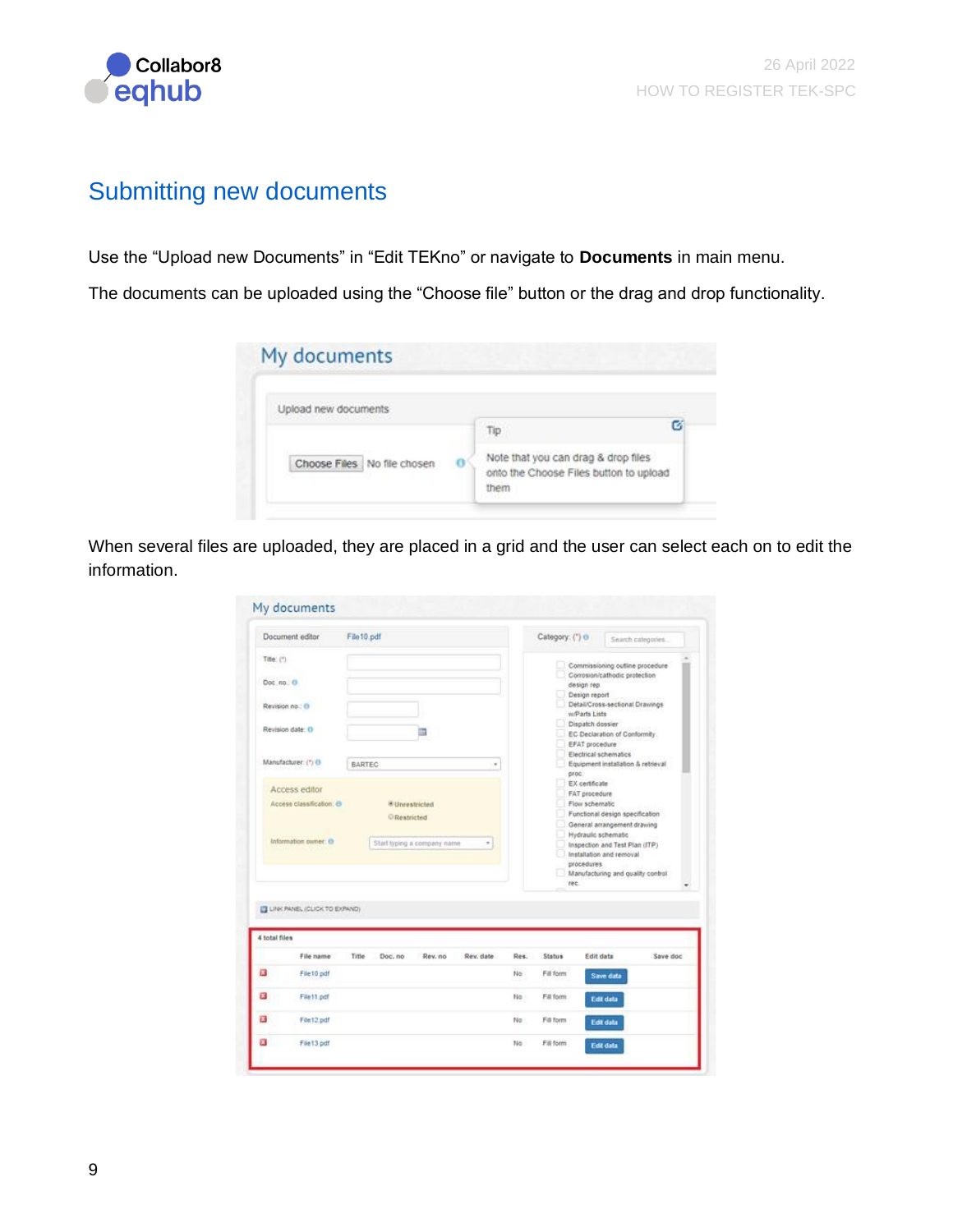

Enter all document data and select document category. Documents can meet more than one document category. A filter can be used to find the correct category(s).

Please leave Access Classification as "Unrestricted" (default value) for TEKno™ documents.

Click **Save Data** to save the entered information.

Click the **Save Data** button to save changes and use the Back button to return to the **Documents** overview.

A message will appear that the document has been linked to a TEKno.

|                    |           |       |         |         | Saved documents will be linked to TEK-00840083. |      |               |                                                                                                              |          |
|--------------------|-----------|-------|---------|---------|-------------------------------------------------|------|---------------|--------------------------------------------------------------------------------------------------------------|----------|
|                    |           |       |         |         |                                                 |      |               | Note that you must click the Submit button after saving data to transfer the document file to the catalogue. |          |
|                    |           |       |         |         |                                                 |      |               |                                                                                                              |          |
|                    |           |       |         |         |                                                 |      |               |                                                                                                              |          |
|                    | File name | Title | Doc. no | Rev. no | Rev. date                                       | Res. | <b>Status</b> | Edit data                                                                                                    | Save doc |
| 3 total files<br>× | File1.pdf |       |         |         |                                                 | No   | Fill form     | Save data                                                                                                    |          |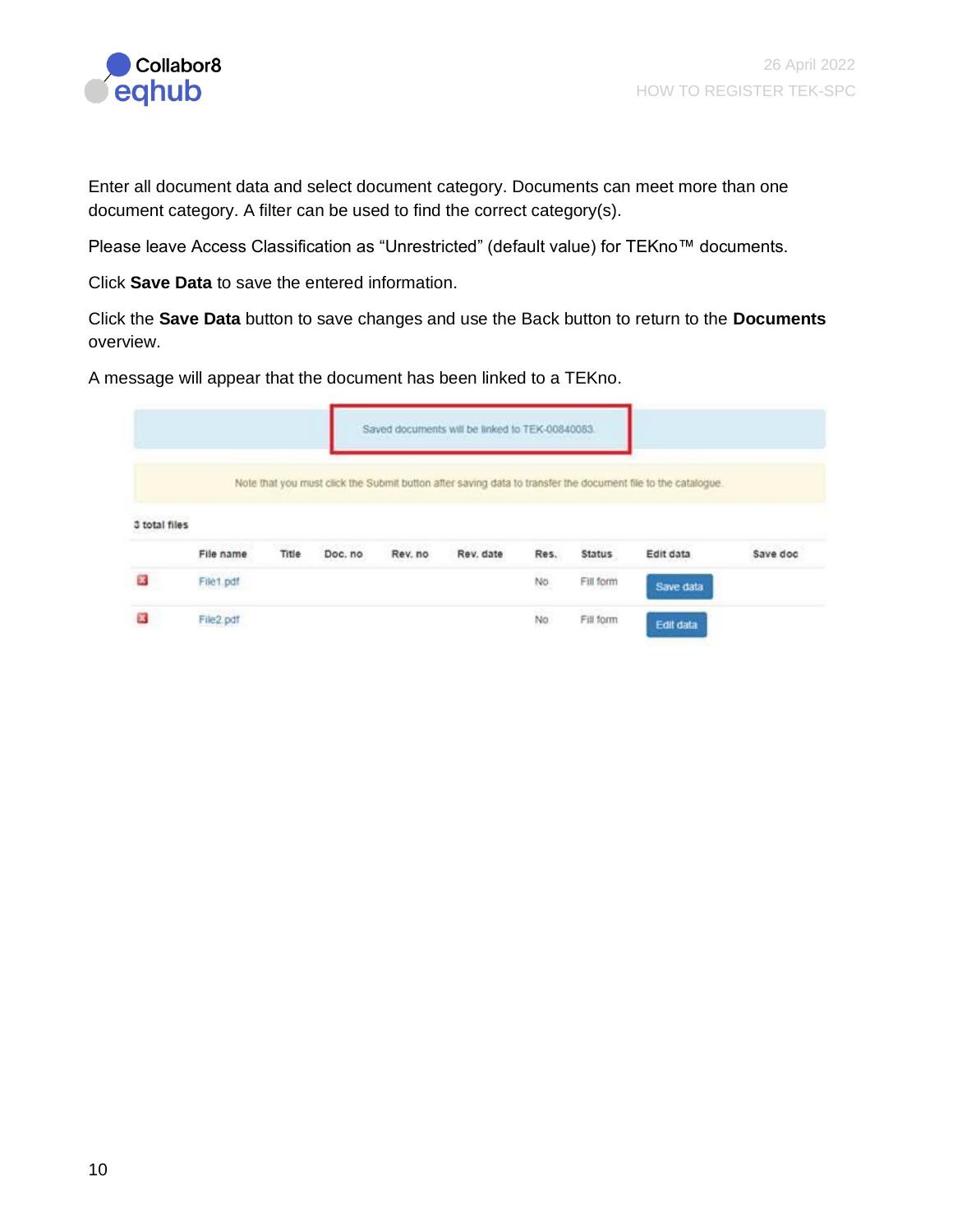

# <span id="page-11-0"></span>Copy TEKno™

When creating more than one TEKno™ that are almost identical, the Copy TEKno™ function can be used. There are several options for copying TEKno™.

| Manufacturer: O<br>Model: O<br>PartNo: O |                              | PEPPERL + FUCHS |                                         |                      | $\equiv$                    |                                     |          | $\theta$ |
|------------------------------------------|------------------------------|-----------------|-----------------------------------------|----------------------|-----------------------------|-------------------------------------|----------|----------|
|                                          | u                            |                 | Only TEKno <sup>twi</sup> s in EgHub 1  |                      |                             |                                     |          |          |
|                                          | <b>Search</b>                |                 | TEKno <sup>n</sup> s activated by me. 0 |                      |                             |                                     |          |          |
|                                          | TEKno™                       | Copy            | PartNo<br>BT32-F25-0                    | Verification         | Class.                      | Created                             | In hub   |          |
|                                          | TEX-00866860<br>TEK-00775724 | ø<br>ø          | KFD0-SD2-Ext.                           | Approved<br>Approved | Magnet<br>Amplifier, Switch | August 7, 2018                      | W.       |          |
|                                          | TEK-00587300                 | ø               | KFD2-SR2-EX2 W Approved                 |                      | Amplifier, Switch           | May 29, 2017 1<br>July 14, 2012 10. | U)       |          |
|                                          | TEK-00662279                 | Ø1              | KFD2PT2Ex1                              | None                 | Transformer                 | January 1, 0001                     | S)<br>Q. |          |
|                                          | TEK-00799508                 | 21              | NCB10-30GM40 Approved                   |                      | Switch, Proximity           | October 20, 201                     | W)       |          |
| Model<br>BT32<br>KFD2PT2Ex1              | TEK-00805312                 | 21              | NCB10-30GM40 Approved                   |                      | Switch, Proximity           | October 20, 201.                    | W.       |          |

Search for TEKno™'s to copy in TEKno™ Management search:

In the Copy column in the search result, click the copy  $\Box$  icon to start the copy process.

The copy function is also available from the detailed TEKno view:

| Overview                       | Properties Documents Verification                                |                                        |
|--------------------------------|------------------------------------------------------------------|----------------------------------------|
|                                | TEKno™: TEK-00775724                                             |                                        |
| TEKno <sup>w</sup> :<br>Model: | TEK-00775724                                                     | ▩                                      |
| Manufacturer:                  | PEPPERL + FUCHS                                                  |                                        |
| PartNo:                        | KFD0-SD2-Ex1.10100                                               |                                        |
| Class:                         | Amplifier, Switch                                                |                                        |
| Company:                       | Sharecat Solutions AS                                            |                                        |
| Activated:                     | <b>Yes</b>                                                       |                                        |
| <b>Activated by:</b>           |                                                                  |                                        |
| Verification:                  | Approved                                                         |                                        |
| Link to this page:             | https://www.eqhub.net/ProductSearch/SCH/Search.aspx?tekno=775724 |                                        |
| Description:                   |                                                                  |                                        |
| Edit TEKno <sup>na</sup>       | <b>Import TEKno</b><br>Descrivate                                | Add to My<br>Copy TEKno <sup>114</sup> |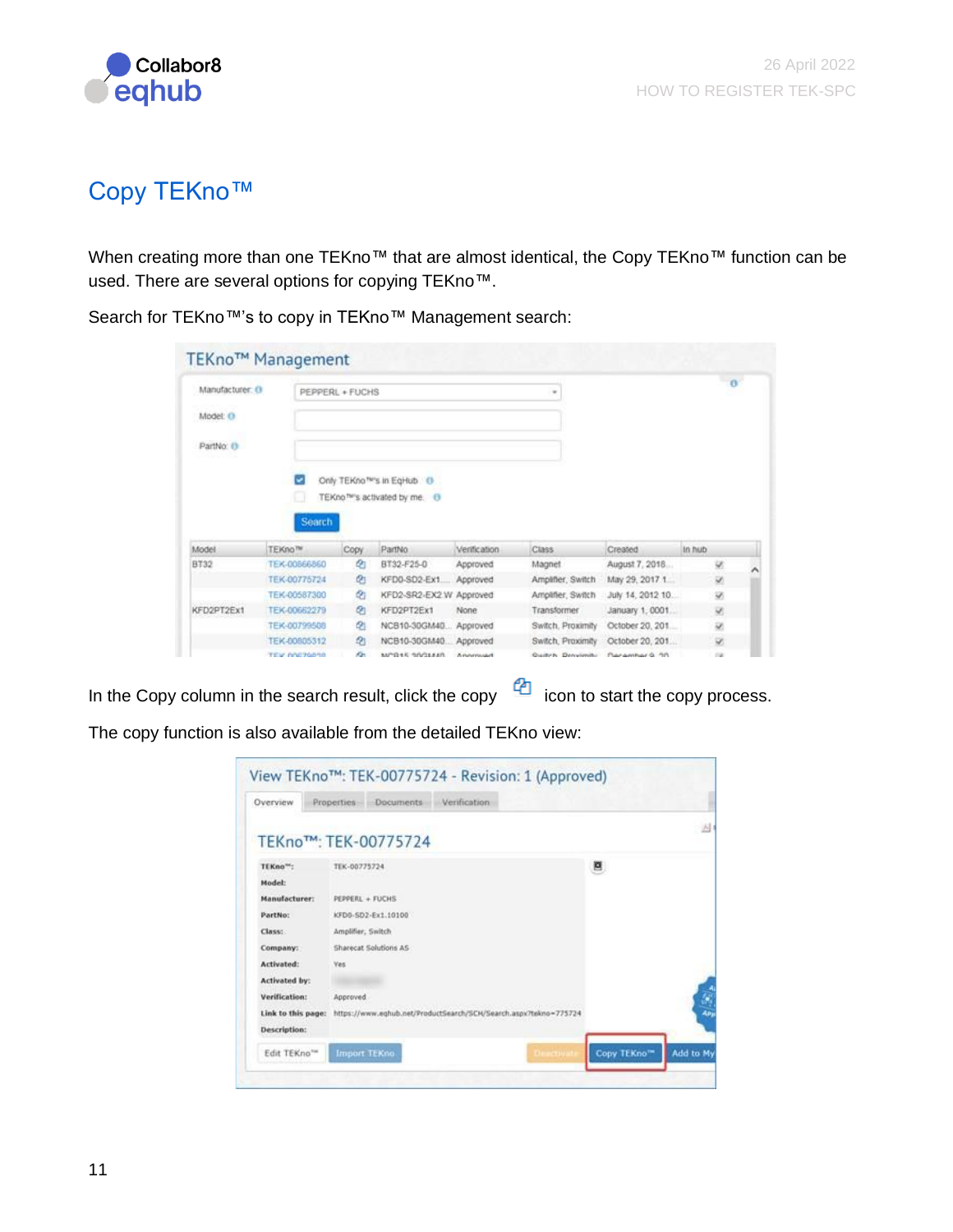

Click the **Copy TEKno** button to start the copy process.

In the dialog box, the part number shown will default be the part no you are copying from.

Please enter the **new part number**. Remember the part number must be **unique**. It is also possible to sect the type of the TEKno:

| Copy TEKno™                                                 | ×     |
|-------------------------------------------------------------|-------|
| You are about to copy TEKno™ TEK-00667189                   |       |
| BARTEC - 03-5415-0107                                       |       |
| To continue, please provide the required information below: |       |
| New part number:                                            |       |
| 03-5415-0108                                                |       |
| Type:                                                       |       |
| Special                                                     |       |
| Include properties                                          |       |
| Include documentation                                       |       |
|                                                             |       |
|                                                             | Close |

Check **"Include Properties"** and / or **"Include Documents"** as applicable.

Click the **Copy** button to save the new TEKno™.

When the copy process has finished, the newly created TEKno™ will be opened in detailed view.

Please also note that the Copy function is available from **My TEKno™** (see chapter 3.)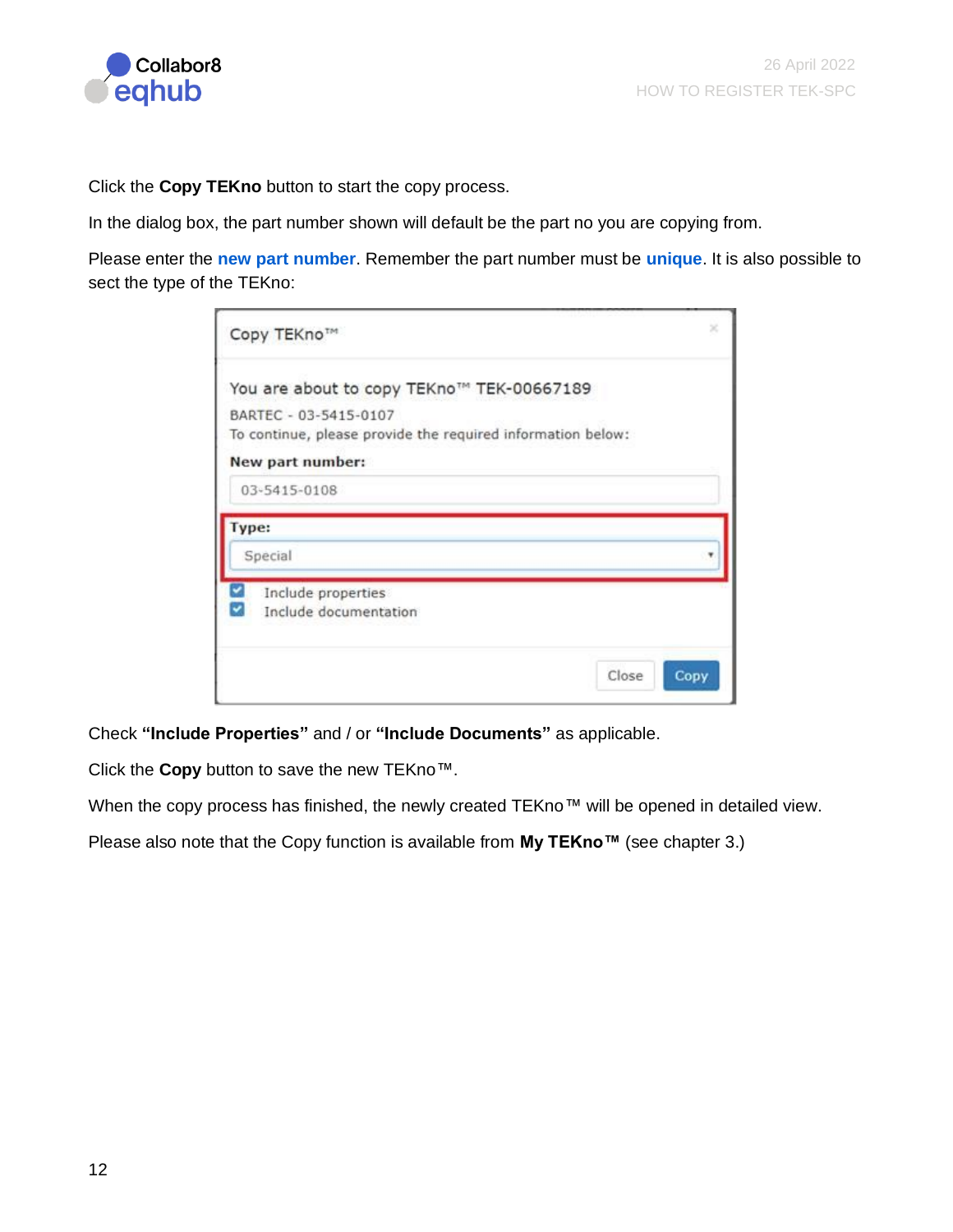

## <span id="page-13-0"></span>**Parts**

### <span id="page-13-1"></span>Add new part list and parts

A user with write permission to the TEK number can add and maintain parts data in the Parts tab.

#### **Add part list**

To add parts start by clicking Insert part list to create a part list. User can give the part list a name in the Name column. A document can be linked to the part list by adding it from the dropdown menu in the Document column. Documents can only be linked to part lists, not individual parts. The document dropdown menu will contain documents that are linked to the TEKno itself.

#### **Add parts**

After adding a part list user can add individual parts to the list by clicking the + icon on the part list. Then add any data in the columns listed in the grid. Entering data for columns is optional and data is entered as free text.

| Properties<br>Overview                             |                | <b>Documents</b>                 |                | Verification<br>Parts      |             | Revisions                                |
|----------------------------------------------------|----------------|----------------------------------|----------------|----------------------------|-------------|------------------------------------------|
| TEKno": TEK-00593884<br>Part No: 8E027ID50039431   |                |                                  |                |                            |             |                                          |
| Manage parts o Mew log<br>Insert part list<br>Name |                | Import part list                 | Quantity       | Material                   | Part number | Save<br>Document                         |
|                                                    |                | Position                         |                |                            |             |                                          |
| $+10$<br>Top entry ball valve                      |                |                                  |                |                            |             | Top Entry Ball Valve, (TE-V) DPE Soft S. |
| Body                                               | ۰              |                                  | 1              | <b>ASTM A182 GR F44</b>    |             |                                          |
| Bonnet                                             | ø              | $\overline{2}$<br>$\overline{3}$ |                | <b>ASTM A182 GR.F44</b>    |             |                                          |
| Ball                                               | $\blacksquare$ |                                  |                | INCONEL 625<br>INCONEL 625 |             |                                          |
| Stem                                               | ۰<br>B6        | A                                |                | INCONEL 625                |             |                                          |
| Seat<br>Cover                                      |                | 17                               |                | ASTM A182 GR.F44           |             |                                          |
| Lower Cap                                          | ۰              |                                  |                | ASTM A182 GR.F44           |             |                                          |
|                                                    | ۰              | 19<br>11                         |                | INCONEL 625                |             |                                          |
| Spring Guide<br>Seat Piston                        | ۰<br>$\alpha$  | 12                               |                | INCONEL 625                |             |                                          |
| Flange Seal Retainer                               | ۰              | 13                               | 2              | <b>ASTM A182 GR.F44</b>    |             |                                          |
| Seat Seat Retainer                                 | ■ 15           |                                  | 4              | ASTM A182 GR.F44           |             |                                          |
| Adaptor Flange Extension                           | 0.17           |                                  | 1              | C STEAL + HDG COAT.        |             |                                          |
| Pup Piece                                          | ۰              | 13                               | $\overline{2}$ | ASTM A182 GR.F44           |             |                                          |
| Anti-static Ball                                   | ۰              | 25                               |                | 316 SS.                    |             |                                          |
|                                                    |                | $\sqrt{26}$                      | 1              | AISI 1038                  |             |                                          |
| Shaft Key                                          |                |                                  |                |                            |             |                                          |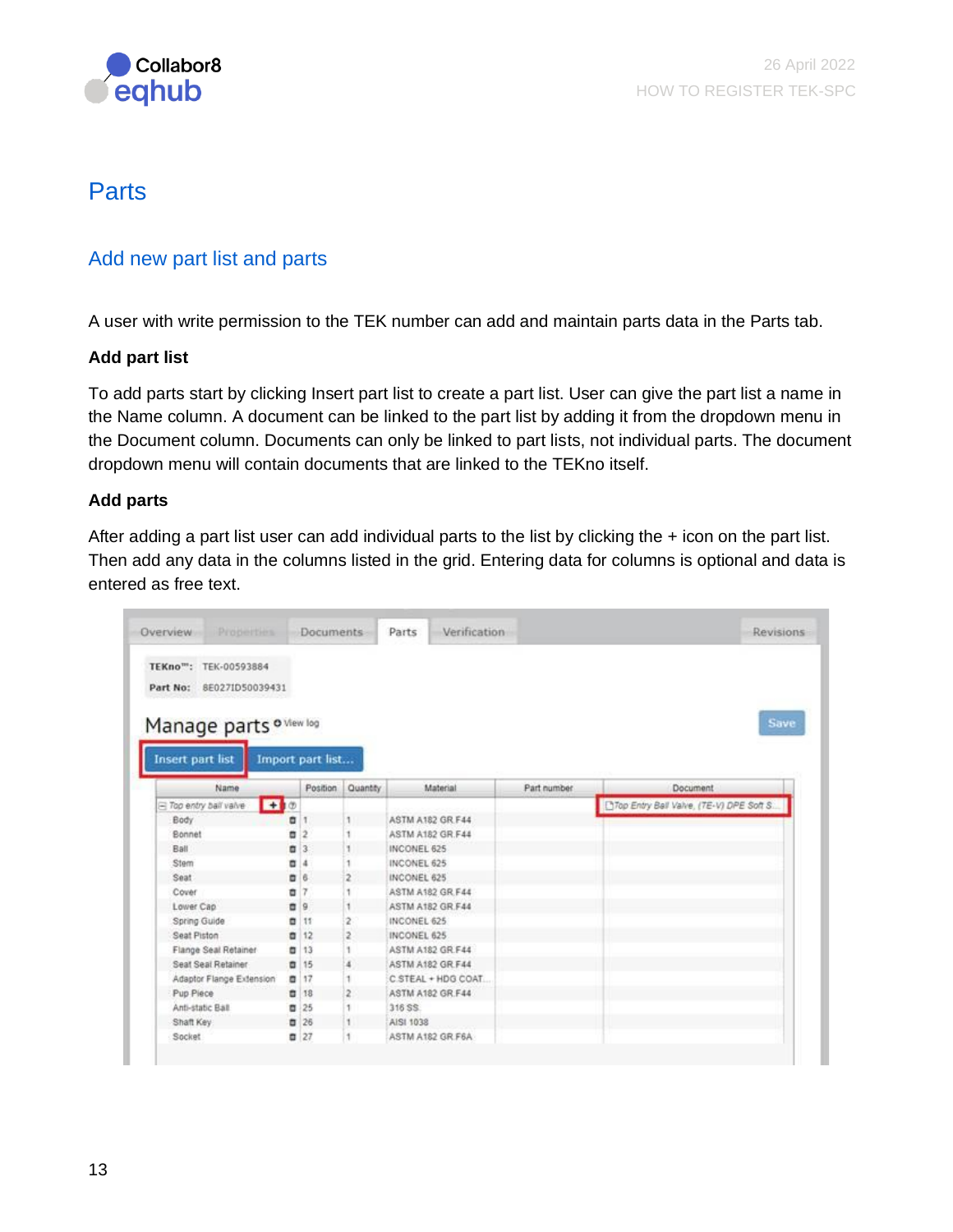

#### **Add parts by copy paste from Excel**

Parts data can also be copy pasted from Excel. Just copy a set of data without headers:

| A2             |               | ÷<br>$\;$      | $X - V$  | $f_x$<br>Body      |             |   |
|----------------|---------------|----------------|----------|--------------------|-------------|---|
|                | А             | B              | с        | D                  | Ε           | F |
|                | Name          | Position       | Quantity | Material           | Part number |   |
| 2              | Body          |                |          | 1 ASTM A182 GR.F44 |             |   |
| 3              | Bonnet        | $\overline{2}$ |          | 1 ASTM A182 GR.F44 |             |   |
| 4              | <b>Ball</b>   | 3              |          | 1 INCONEL 625      |             |   |
| 5              | <b>I</b> Stem | 4              |          | 1 INCONEL 625      |             |   |
| 6              | Seat          | 6              |          | 2 INCONEL 625      |             |   |
| $\overline{7}$ |               |                |          |                    | 臽           |   |
| 8              |               |                |          |                    |             |   |
| Q              |               |                |          |                    |             |   |

Click on the part list row in the Parts grid and then paste the data into the grid. Data will be populated directly into the columns in the Parts grid so data need to be arranged in the same order in Excel before copying.

| Name          |          | Position | Quantity | Material         | Part number | <b>Document</b> |
|---------------|----------|----------|----------|------------------|-------------|-----------------|
| Vew part list | 十百①      |          |          |                  |             |                 |
| Body          | ٥        |          |          | ASTM A182 GR.F44 |             |                 |
| Bonnet        | $\Box$ 2 |          |          | ASTM A182 GR.F44 |             |                 |
| Ball          | ■ 3      |          |          | INCONEL 625      |             |                 |
| Stem          | ۰        |          |          | INCONEL 625      |             |                 |
| Seat          | □ 6      |          |          | INCONEL 625      |             |                 |

#### **Add parts by importing from another TEKno**

User can also import the part lists and parts from another TEKno by clicking on Import part list.

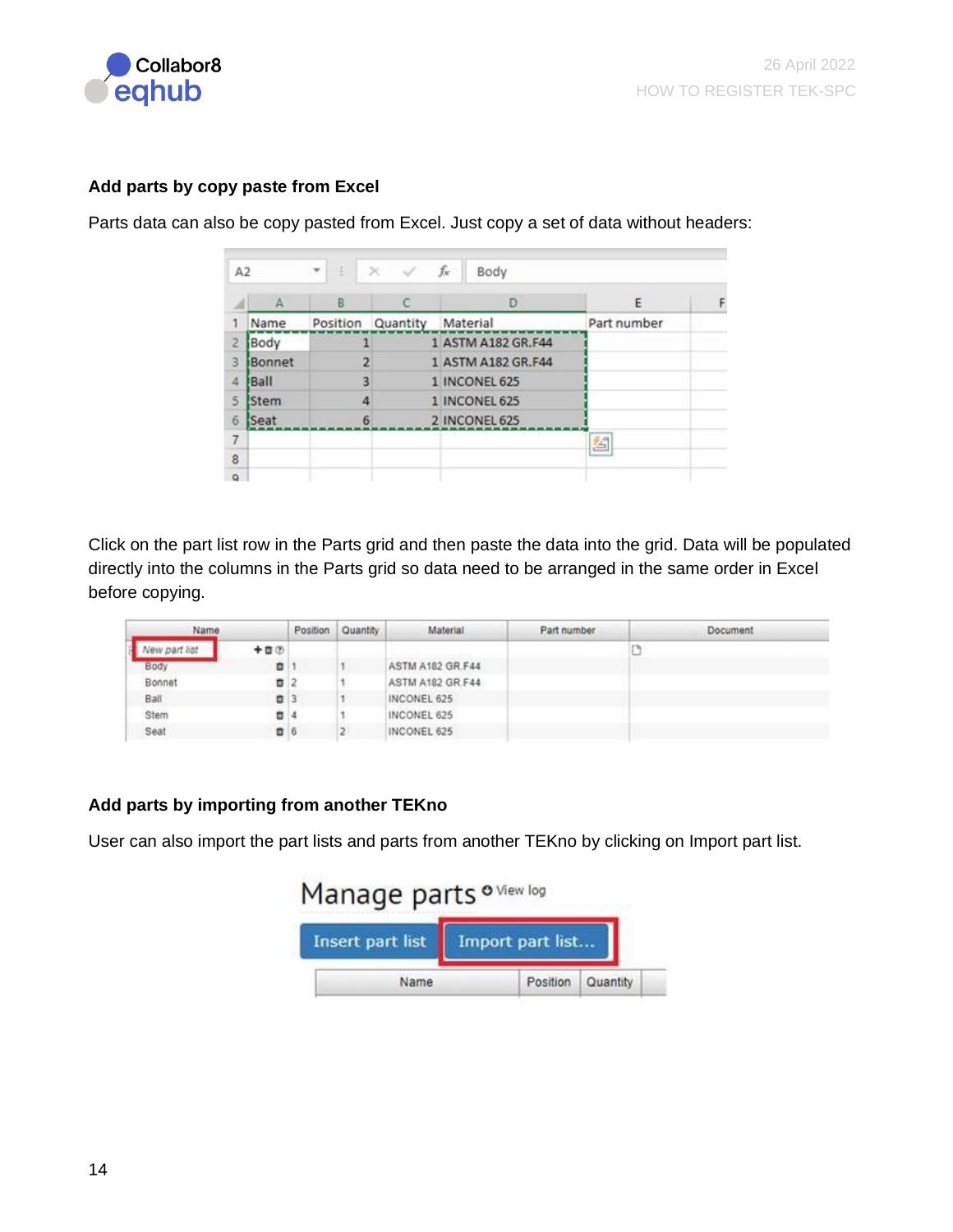

Enter the TEKno in the box and click Import to import the parts. Note that this will overwrite all parts data on the TEKno you are importing to.

| Import part list from another TEKno                             |                                                                    |
|-----------------------------------------------------------------|--------------------------------------------------------------------|
| list. Click Enter or 'Import' to continue or 'Close' to cancel. | Copying the parts from this TEKno will overwrite the existing part |
| 593884                                                          | Import                                                             |
|                                                                 | Close                                                              |

#### **Copying parts data from the Parts grid**

User can click CTRL-C to copy selected rows of parts data and then paste it into e.g. Excel.

| Manage parts o Mew log                                                            |                     |               |                         |             | Save                                     |
|-----------------------------------------------------------------------------------|---------------------|---------------|-------------------------|-------------|------------------------------------------|
| The selected parts were copied to the clipboard and can now be pasted into Excel. |                     |               |                         |             |                                          |
| <b>Insert part list</b><br>Import part list                                       |                     |               |                         |             |                                          |
| Name                                                                              | Position            | Quantity      | Material                | Part number | <b>Document</b>                          |
| 十百の<br>E Parts                                                                    |                     |               |                         |             | Top Entry Ball Valve, (TE-V) DPE Soft S. |
| Body                                                                              | ٥                   |               | ASTM A182 GR.F44        |             |                                          |
| Bonnet                                                                            | 申<br>$\overline{2}$ |               | ASTM A182 GR.F44        |             |                                          |
| Ball                                                                              | B3                  |               | INCONEL 625             |             |                                          |
| Stem                                                                              | ۰<br>4              |               | INCONEL 625             |             |                                          |
| Seat                                                                              | <b>百6</b>           |               | INCONEL 625             |             |                                          |
| Cover                                                                             | á                   |               | <b>ASTM A182 GR.F44</b> |             |                                          |
| Lower Cap                                                                         | <b>自9</b>           |               | ASTM A182 GR.F44        |             |                                          |
| Spring Guide                                                                      | ■ 15                |               | <b>INCONEL 625</b>      |             |                                          |
| Flange Seal Retainer                                                              | ■ 13                |               | ASTM A182 GR.F44        |             |                                          |
| Seat Piston                                                                       | ■ 12                |               | INCONEL 625             |             |                                          |
| Seat Seal Retainer                                                                | ■ 15                |               | <b>ASTM A182 GR:F44</b> |             |                                          |
| Adaptor Flange Extension                                                          | ■ 17                |               | C STEAL + HDG COAT      |             |                                          |
| Pup Piece                                                                         | □ 18                | $\mathcal{D}$ | ASTM A182 GR F44        |             |                                          |
| Anti-static Ball                                                                  | 0:25                |               | 316.59                  |             |                                          |
| Charles March                                                                     | $-120$              |               | AIRE AKSO               |             |                                          |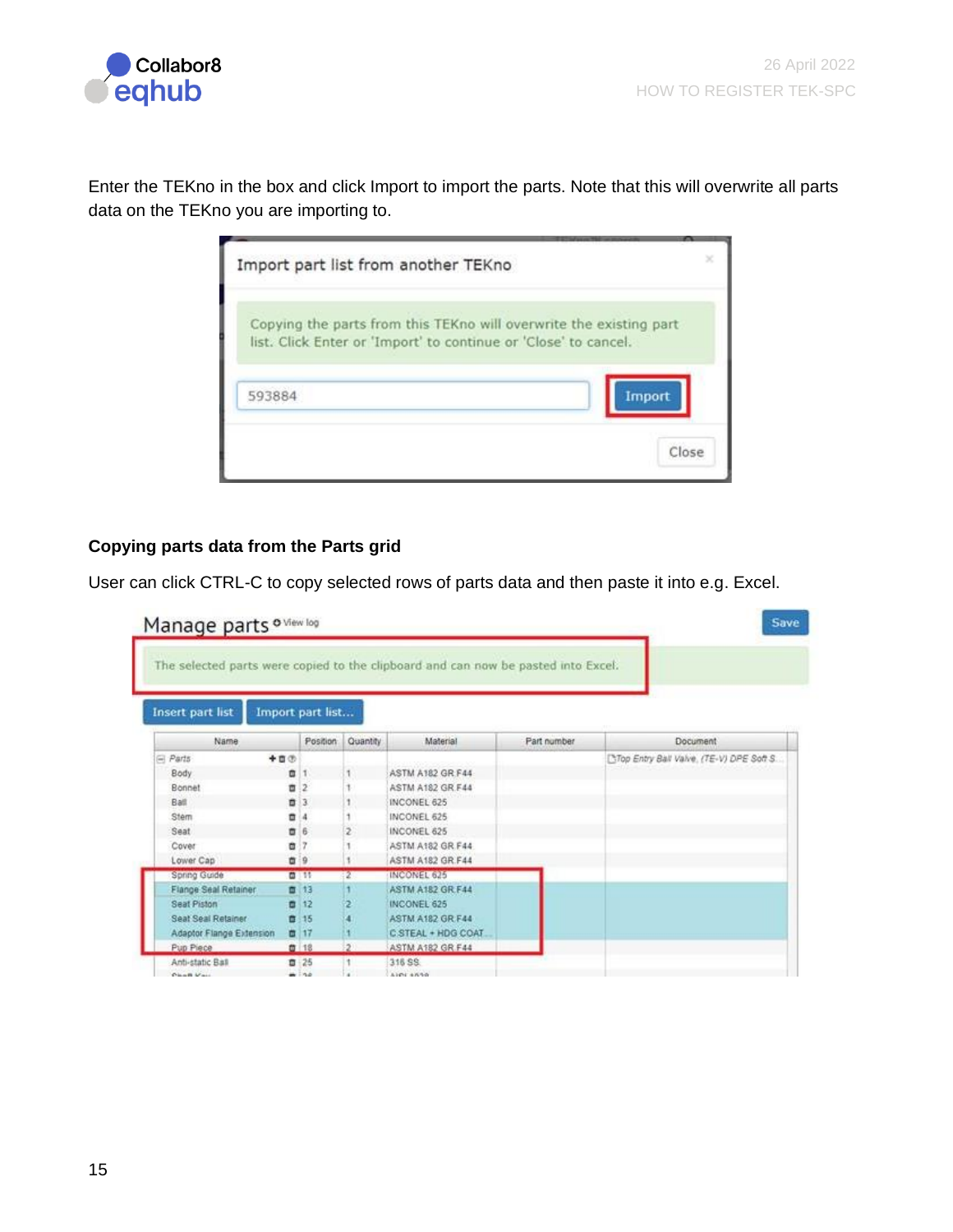

# <span id="page-16-0"></span>Create Composite TEKno (TEK-C) or SPCno (SPC-C)

Users with Write access will be able to create Composite TEKno™. A Composite TEKno™ is a combination of two or more TEKno™ numbers and will be appear with TEK-C numbers.

• Select **My TEKno™** in main menu.

|            |                                 |              |                   |                   |                                  |            |                | $\bullet$                |
|------------|---------------------------------|--------------|-------------------|-------------------|----------------------------------|------------|----------------|--------------------------|
|            | My Folders                      |              |                   |                   |                                  |            |                |                          |
| Add folder |                                 |              |                   |                   |                                  |            |                |                          |
|            |                                 |              |                   |                   |                                  |            |                |                          |
|            |                                 |              |                   |                   |                                  |            |                |                          |
|            |                                 |              |                   |                   |                                  |            |                |                          |
|            |                                 |              |                   |                   |                                  |            |                |                          |
|            | MyTekNoFolder                   |              |                   |                   |                                  |            |                |                          |
|            |                                 |              |                   |                   |                                  |            |                |                          |
|            | 3 results match your criteria O |              |                   |                   |                                  |            |                |                          |
|            | Manufacturer =                  | TEKno™ +     | Partito =         | Verification =    | $Clans =$                        | Created *  | <b>Details</b> |                          |
|            | <b>BARTEC</b>                   | TEK-00854162 | 07-5681-0411      | <b>Flequested</b> | Box, Junction, Ex.               | 17.01.2017 | 多              |                          |
|            | <b>BARTEC</b>                   | TEK-00853666 | 27-60F2-5243/1200 | Requested         | Thermostat                       | 17.01.2017 | 涂              |                          |
| v          | BARTEC                          | TEK-00853665 | 27-7125-13330250  | Requested         | Element, Temperature, Resistance | 17.01.2017 | 區              | Copy TEKno <sup>re</sup> |

• Select two or more TEKno™, by selecting the checkbox in the left-hand column. Then click **Create new TEK-C™**.

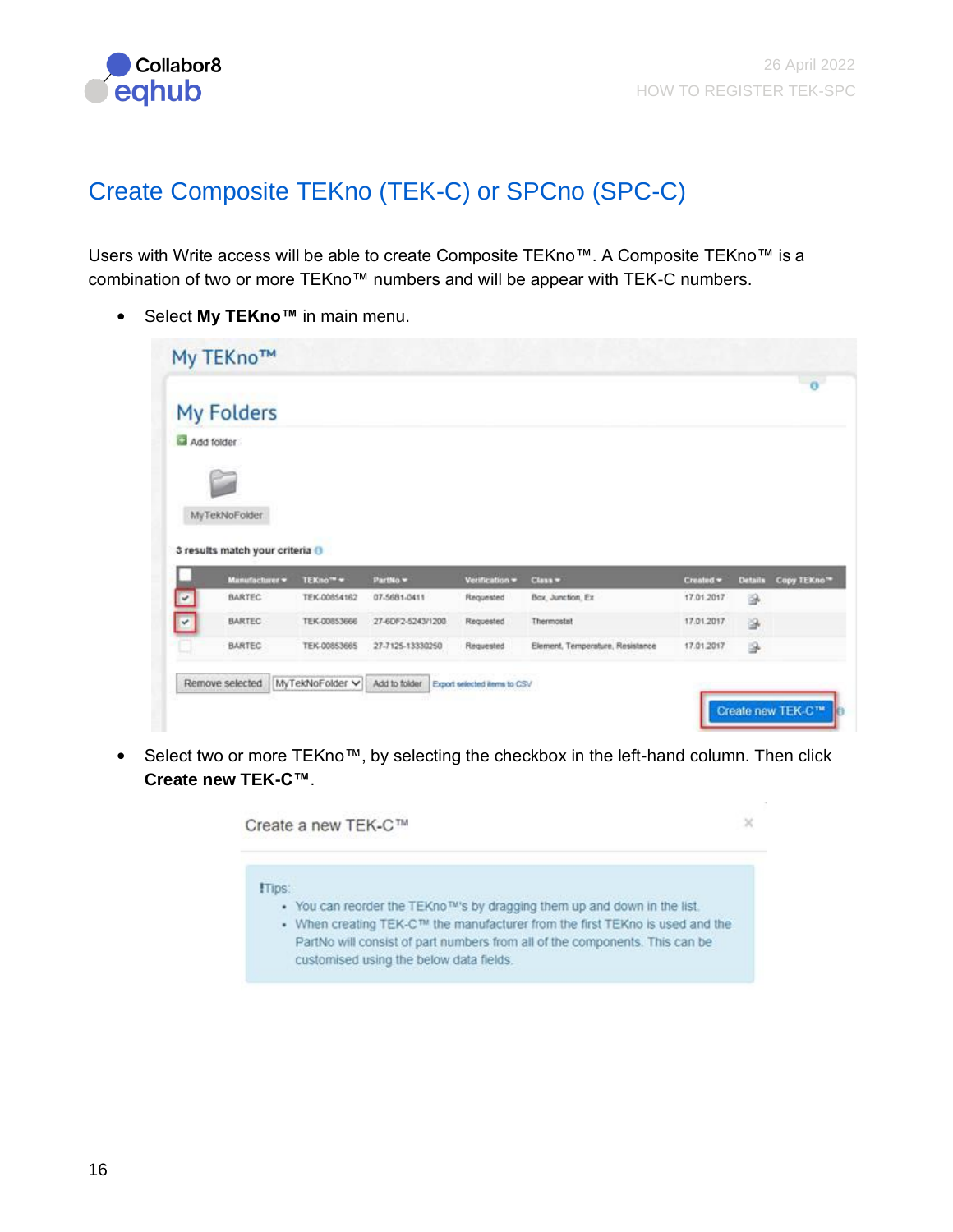

• Click and drag the TEKno™ boxes to change the order of TEK's in the TEK-C no and then click **Save Changes**.

|                      | las<br>Are you sure that you want to create a composite TEKno™ of the |  |
|----------------------|-----------------------------------------------------------------------|--|
| selected 2 products? |                                                                       |  |
|                      | OK<br>Cancel                                                          |  |
|                      |                                                                       |  |

• Confirm by clicking **OK** and a confirmation will appear at the bottom.

Click the the TEK-C™ number to display in View, hover the pointer over the TEK-C™ number to see the list of TEKno™s:



Click the TEKno™ beneath the TEK-C™ to see the details:

| TEK-C Map: TEK-C0067564          | TEIC00854162      |                      | View TEKno™: TEK-00854162 - Revision: 5 (Approved) |   |
|----------------------------------|-------------------|----------------------|----------------------------------------------------|---|
| Overview                         | <b>Properties</b> | <b>Documents</b>     | Verification                                       |   |
|                                  |                   | TEKno™: TEK-00854162 |                                                    |   |
| TEKno <sup>114</sup> :<br>Model: | TEK-00854162      |                      | High-quality stainless steel junction box 20-20-12 | ▣ |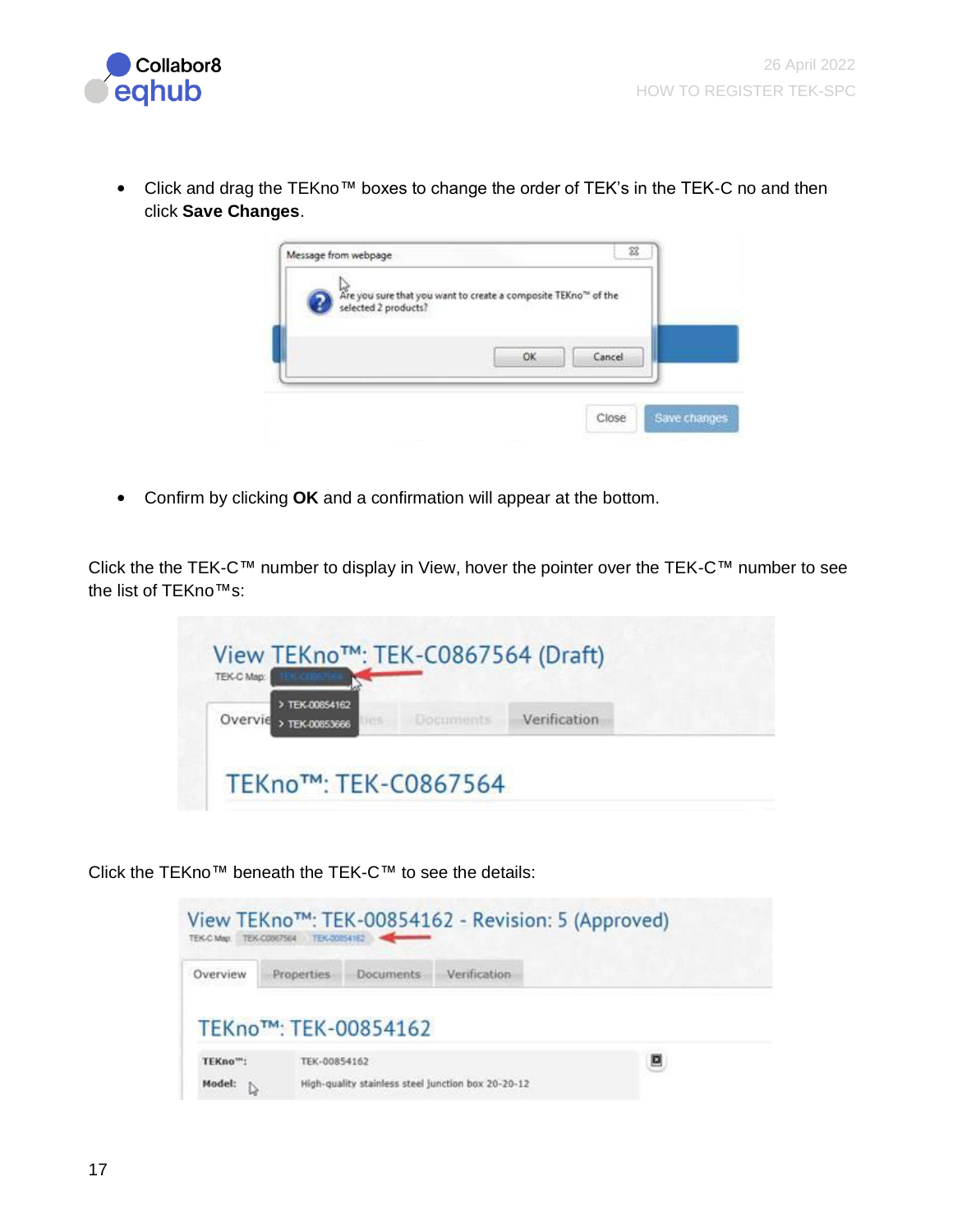

If the combination of the TEKno already exist in a different TEK-C the following error message will be displayed:

> An error occured while trying to create the composite TEKno™. The error was: The combination of these components already exists on 875101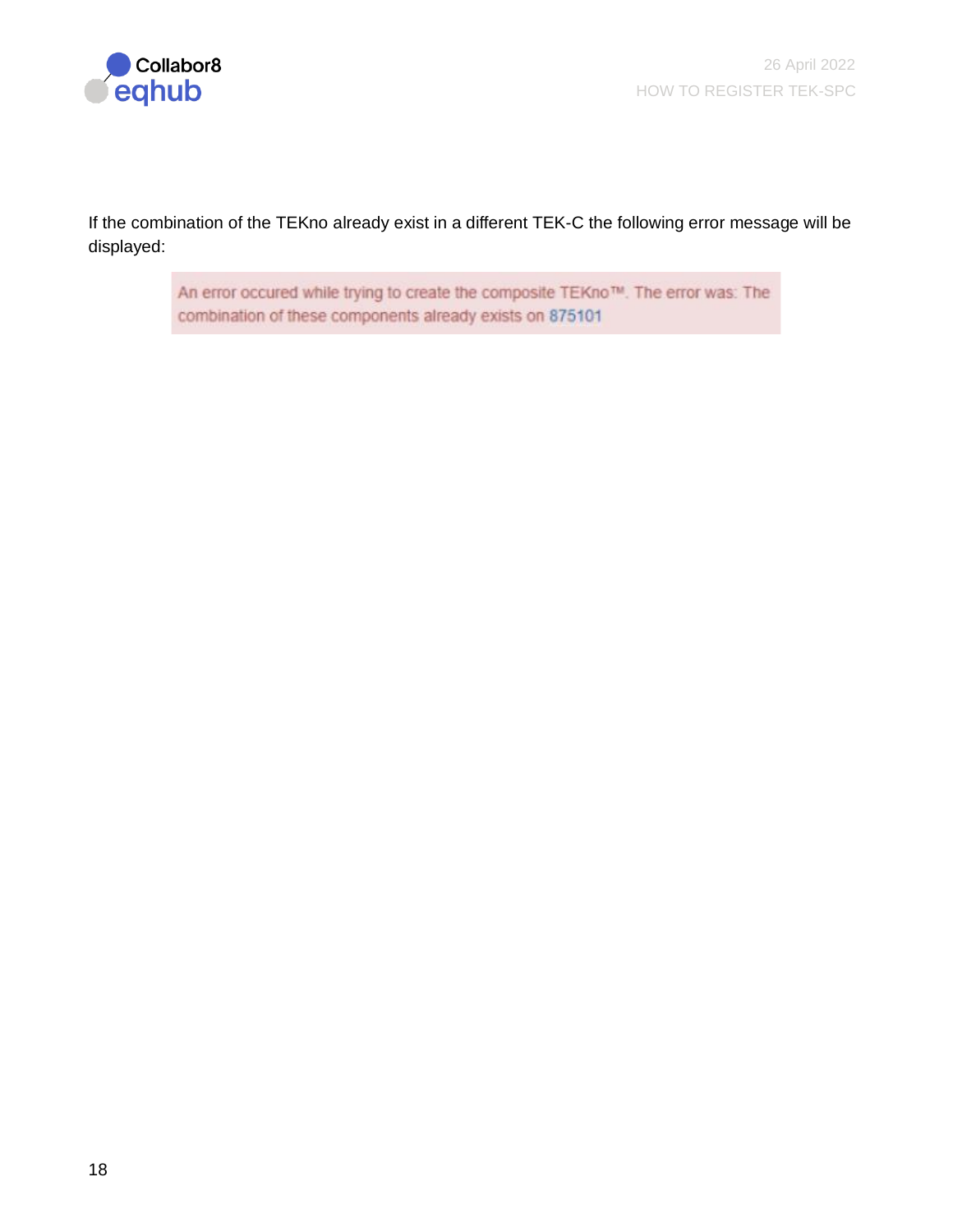

# <span id="page-19-0"></span>TEKno™ verification

To send a TEKno™ to verification, navigate to the **Verification** tab:

|                       |                                      | $\sigma$     |
|-----------------------|--------------------------------------|--------------|
| TEKno <sup>16</sup> : | TEX-00065635                         |              |
| PartNo:               | RC15-14-N3-Y187457                   |              |
|                       | Manufacturer: PEPPERL + FUCHS        |              |
| ₹ Go back             |                                      |              |
|                       |                                      |              |
| Verification Context  |                                      |              |
|                       | Please select a verification context | $\checkmark$ |
| Comment               |                                      |              |
|                       |                                      |              |
|                       |                                      |              |
|                       |                                      |              |

- Select **Verification Context** from the dropdown list, i.e. for which operator are the TEKno™ information submitted.
- Enter comment, if any and then click **Send to Verification**.

The status for the TEKno™ is changed to **Requested** and will be processed by the EqHub Verification team.

EqHub Verification team will check:

- Verification Context
- Part number and model
- Property values
- TEKno™ documentation
- That the part number can be found in standard documentation attached to TEKno™
- That documents attached cover all the document requirements
- That all relevant properties are filled in with values as found in documentation